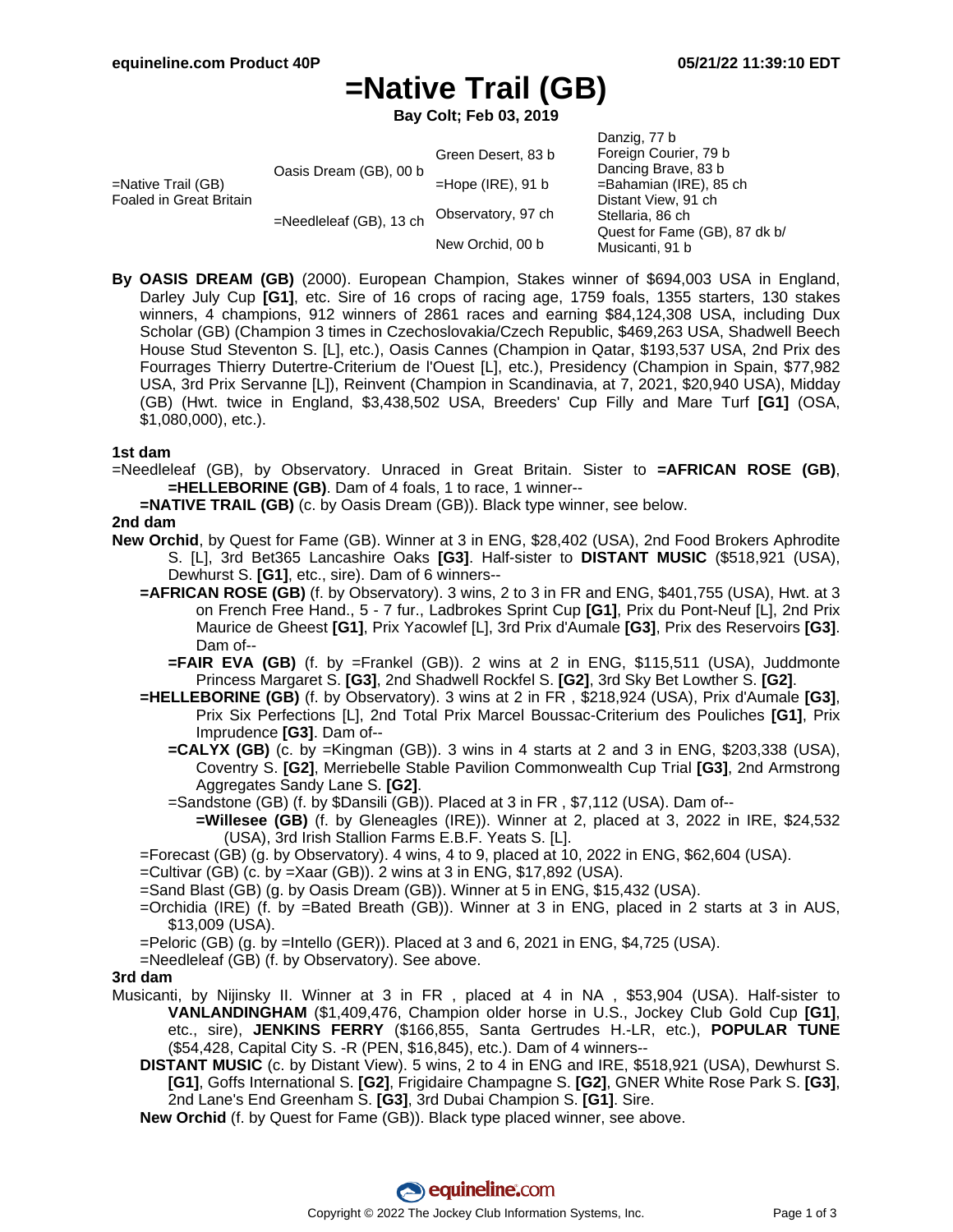### **=Native Trail (GB)**

**Bay Colt; Feb 03, 2019**

Fragrant View (f. by Distant View). Winner at 3 in ENG, \$19,613 (USA). Dam of--

- Aromatherapy (GB) (f. by Oasis Dream (GB)). 2 wins at 3 in ENG, placed at 4 in NA , \$40,031 (USA). Dam of--
	- **=May Sonic (GB)** (g. by =Mayson (GB)). 6 wins, 3 to 5, placed at 6, 2022 in ENG, placed in 1 start at 5, 2021 in IRE, \$109,028 (USA), 2nd Al Basti Equiworld Dubai Pat Smullen Mercury S. **[G3]**.
- Mirthful (f. by Miswaki). 2 wins at 3 in ENG, \$20,567 (USA). Producer.

Music Score (f. by Storm Cat). Placed in 1 start at 3, \$3,060. Producer.

Dashiki (f. by Distant View). Placed in 1 start at 3 in ENG.

- Allegro Viva (f. by Distant View). Unraced. Dam of--
	- **=CANTICUM (GB)** (c. by Cacique (IRE)). 2 wins at 3 in FR , \$203,886 (USA), Qatar Prix Chaudenay **[G2]**, 2nd Prix de Lutece **[G3]**, Prix Michel Houyvet [L].
	- =Allegrezza (GB) (f. by =Sir Percy (GB)). Winner in 2 starts at 3 in FR , \$17,000 (USA). Dam of--
		- **EBEKO (IRE)** (c. by =Awtaad (IRE)). 2 wins at 2 in IRE and NA , \$122,930 (USA), Zuma Beach S. [L] (SA, \$60,000), 2nd Del Mar Juvenile Turf S. [L] (DMR, \$20,000).
- Musical Horizon (f. by Distant View). Unplaced in FR . Dam of--
- **=Country Western (GB)** (c. by Oasis Dream (GB)). 2 wins at 3 in ENG, placed at 4 in MAC, \$29,912 (USA), 3rd Macau Guineas [L], SJM Macau Derby [L].

#### **4th dam**

- Populi, by Star Envoy. 2 wins at 2, \$17,300. Half-sister to **TEMPERENCE HILL** (\$1,567,650, Champion 3-year-old colt in U.S., Belmont S.**-G1**, etc., sire), **ACROSS THE CHANNEL** (\$48,624, Heresy S., etc.). Dam of 10 winners, including--
	- **VANLANDINGHAM** (c. by Cox's Ridge). 10 wins in 19 starts, 2 to 5, \$1,409,476, Champion older horse in U.S., Jockey Club Gold Cup **[G1]**, Washington D. C. International **[G1]**, Suburban H. **[G1]**, Canadian Turf H. **[G2]**-ecr, 1 1/16 miles in 1:40.00, Rebel S.-L-ntr, 1 1/16 miles in 1:41.00, Stephen Foster H. [L], 2nd Woodward S. **[G1]**, Razorback H. **[G2]**, etc. Etr at Oaklawn Park, 1 mile in 1:35.20. Sire.
	- **JENKINS FERRY** (c. by True Colors). 5 wins, 2 to 4, \$166,855, Santa Gertrudes H.-LR, 2nd San Juan Capistrano Invitational H.**-G1**, 3rd Ancient Title S.
	- **POPULAR TUNE** (f. by Stop the Music). 5 wins, 2 to 4, \$54,428, Capital City S. -R (PEN, \$16,845), Peach Blossom S. [OR], 2nd Pistol Packer H. -R (PHA, \$7,406).
		- **TOP HIT** (c. by Twining). 7 wins, 2 to 6, \$445,357, Oklahoma Derby **[G3]**, Christmas Futurity [L] (TUP, \$39,000), Palo Verde H. (TUP, \$15,000), 2nd Affirmed H. **[G3]**, 3rd Lazaro Barrera Memorial S. **[G3]**, etc. Sire.

**CRAFTY STAR** (g. by Crafty Prospector). 10 wins, 2 to 6, \$171,865, Fair Grounds Sales Futurity -R (FG, \$30,000), Fair Grounds Sales Derby -R (FG, \$30,000), 3rd Minstrel S. (LAD, \$3,300). Musicanti (f. by Nijinsky II). See above.

Kamkova (f. by Northern Dancer). Placed at 3 in ENG.

**KIRKWALL (GB)** (c. by Selkirk). 8 wins at 3 and 5 in FR and NA , \$633,476 (USA), Shadwell Keeneland Turf Mile S. **[G2]**, Prix Eugene Adam **[G2]**, Bay Meadows H. **[G3]**, Tanforan H. **[G3]**, Prix de Guiche **[G3]**, etc. Sire.

Fun Crowd (f. by Easy Goer). Unraced.

- **FUNNY MOON** (f. by Malibu Moon). 5 wins at 3 and 4, \$530,900, Coaching Club American Oaks **[G1]** (BEL, \$180,000), Shuvee H. **[G2]** (BEL, \$90,000), 2nd Turnback the Alarm H. **[G3]** (BEL, \$20,000), Doubledogdare S. **[G3]** (KEE, \$20,000), 3rd Ogden Phipps H. **[G1]** (BEL, \$25,000), etc.
- **THRONG** (c. by Silver Deputy). 7 wins, 3 to 5, \$315,321(USA), Native Dancer S. (LRL, \$36,000), Dr. Fager S. (AP, \$28,080), 2nd Timeless Native S. (AP, \$10,600), Timeless Native S. (AP, \$9,510), 3rd Floor Show S. (DEL, \$5,731). Set ntr at Keeneland, 1 3/16 miles in 1:56.30. Sire. **Home Crowd** (f. by Came Home). Winner at 2 and 4, \$99,555, 3rd Ruthless S. [L] (AQU,
	- \$8,267).
- RACE RECORD for =Native Trail (GB): Hwt. colt at 2 on European Free Hand. (2021). In Ireland. At 2, Hwt. colt on Irish Free Hand. (2021), one win (Goffs Vincent O'Brien National S. **[G1]**) in 1 start. Earned 177,000 Euro (\$209,057 USA). In England. At 2, Hwt. colt on English Free Hand. (2021), 3 wins (Darley Dewhurst S. **[G1]**, Bet365 Superlative S. **[G2]**) in 3 starts. Earned 353,812 Pounds (\$483,508 USA). In Ireland. At 3, 2022, one win (Tattersalls Irish 2,000 Guineas (Group 1) **[G1]**) in 1